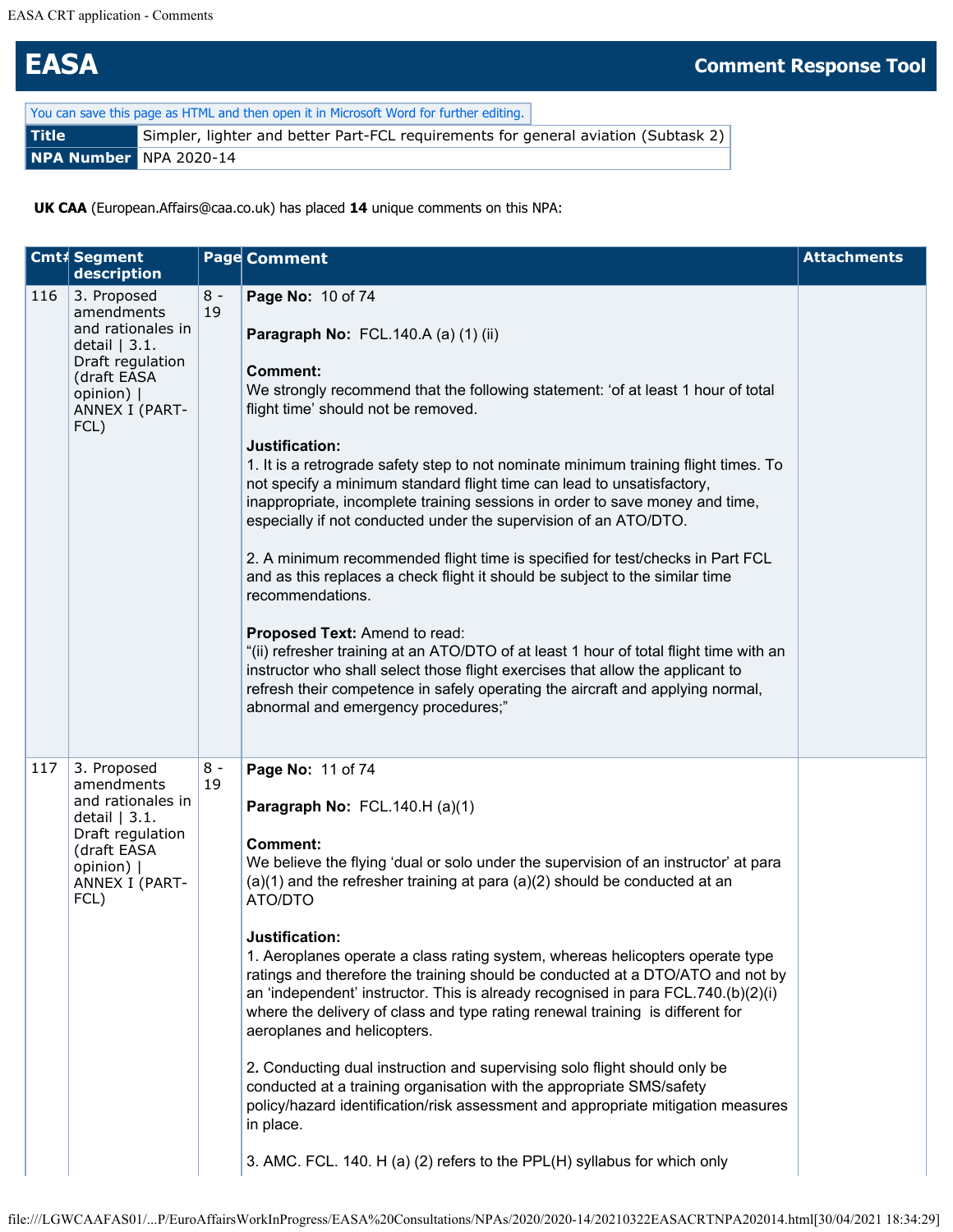| 4. The Authority must be able to verify the pilot has completed the appropriate<br>training. ATO/DTO have the requirement to maintain records therefore the<br>training that has been provided is auditable by the Authority.<br>Proposed Text: Amend to read:<br>"(a)(1)  or flying dual or solo at an ATO/DTO under the supervision of an<br>instructor<br>3. Proposed<br>$8 -$<br>118<br>Page No: 11 of 74<br>19<br>amendments<br>and rationales in<br>Paragraph No: FCL.140.H (2)<br>detail $ 3.1.$<br>Draft regulation<br><b>Comment:</b><br>(draft EASA<br>We strongly recommend that the following statement: 'of at least 1 hour of total<br>opinion)  <br>flight time' should not be removed.<br>ANNEX I (PART-<br>FCL)<br>Justification:<br>1. It is a retrograde safety step to not nominate minimum training flight times. To<br>not specify a minimum standard flight time can lead to unsatisfactory,<br>inappropriate, incomplete training sessions in order to save money and time,<br>especially if not conducted under the supervision of an ATO/DTO.<br>2. A minimum recommended flight time is specified for test/checks in Part FCL<br>and as this replaces a check flight it should be subject to the similar time<br>recommendations.<br><b>Proposed Text: Amend to read:</b><br>"(2) a refresher training at an ATO/DTO of at least 1 hour of total flight time with<br>an instructor who shall select those flight exercises that allow the applicant to<br>refresh their competence in safely operating the aircraft and applying normal,<br>abnormal and emergency procedures; or"<br>119<br>3. Proposed<br>$8 -$<br>Page No: 11 of 74<br>19<br>amendments<br>and rationales in<br>Paragraph No: FCL.140.H (2)<br>detail $ 3.1.$<br>Draft regulation<br><b>Comment:</b> There is no method indicated of how the flights at $(a)(1)$ , $(a)(2)$ or $(b)$<br>(draft EASA<br>are recorded by the instructor.<br>opinion)  <br>ANNEX I (PART-<br>FCL)<br>Justification: The candidate must have a record of the relevant flights to enable<br>the NAA to verify the pilot has completed the appropriate training.<br>Proposed Text: Add additional paragraph as follows:<br>(C) The training at para (a)(1) and (a)(2) shall be entered in the pilot's logbook or<br>equivalent and shall be signed by the instructor.<br>3. Proposed<br>$8 -$<br>120<br>Page No: 12 of 74<br>19<br>amendments<br>and rationales in<br>Paragraph No: FCL.210.A<br>detail $ 3.1.$<br>Draft regulation<br><b>Comment:</b><br>(draft EASA<br>Allowing the Night Rating course towards the 45 hours flight time required for the<br>opinion)  <br>licence, would reduce the time allowed for other exercises required for the PPL,<br>ANNEX I (PART- |  | ATO/DTO have the approved training syllabus/programmes to conduct this<br>training. |  |
|---------------------------------------------------------------------------------------------------------------------------------------------------------------------------------------------------------------------------------------------------------------------------------------------------------------------------------------------------------------------------------------------------------------------------------------------------------------------------------------------------------------------------------------------------------------------------------------------------------------------------------------------------------------------------------------------------------------------------------------------------------------------------------------------------------------------------------------------------------------------------------------------------------------------------------------------------------------------------------------------------------------------------------------------------------------------------------------------------------------------------------------------------------------------------------------------------------------------------------------------------------------------------------------------------------------------------------------------------------------------------------------------------------------------------------------------------------------------------------------------------------------------------------------------------------------------------------------------------------------------------------------------------------------------------------------------------------------------------------------------------------------------------------------------------------------------------------------------------------------------------------------------------------------------------------------------------------------------------------------------------------------------------------------------------------------------------------------------------------------------------------------------------------------------------------------------------------------------------------------------------------------------------------------------------------------------------------------------------------------------------------------------------------------------------------------------------------------------------------------------------------------------------------------------------------------------------------------------------------------------------------------------------------------------------------------------------------------------------------------------------------|--|-------------------------------------------------------------------------------------|--|
|                                                                                                                                                                                                                                                                                                                                                                                                                                                                                                                                                                                                                                                                                                                                                                                                                                                                                                                                                                                                                                                                                                                                                                                                                                                                                                                                                                                                                                                                                                                                                                                                                                                                                                                                                                                                                                                                                                                                                                                                                                                                                                                                                                                                                                                                                                                                                                                                                                                                                                                                                                                                                                                                                                                                                         |  |                                                                                     |  |
|                                                                                                                                                                                                                                                                                                                                                                                                                                                                                                                                                                                                                                                                                                                                                                                                                                                                                                                                                                                                                                                                                                                                                                                                                                                                                                                                                                                                                                                                                                                                                                                                                                                                                                                                                                                                                                                                                                                                                                                                                                                                                                                                                                                                                                                                                                                                                                                                                                                                                                                                                                                                                                                                                                                                                         |  |                                                                                     |  |
|                                                                                                                                                                                                                                                                                                                                                                                                                                                                                                                                                                                                                                                                                                                                                                                                                                                                                                                                                                                                                                                                                                                                                                                                                                                                                                                                                                                                                                                                                                                                                                                                                                                                                                                                                                                                                                                                                                                                                                                                                                                                                                                                                                                                                                                                                                                                                                                                                                                                                                                                                                                                                                                                                                                                                         |  |                                                                                     |  |
|                                                                                                                                                                                                                                                                                                                                                                                                                                                                                                                                                                                                                                                                                                                                                                                                                                                                                                                                                                                                                                                                                                                                                                                                                                                                                                                                                                                                                                                                                                                                                                                                                                                                                                                                                                                                                                                                                                                                                                                                                                                                                                                                                                                                                                                                                                                                                                                                                                                                                                                                                                                                                                                                                                                                                         |  |                                                                                     |  |
|                                                                                                                                                                                                                                                                                                                                                                                                                                                                                                                                                                                                                                                                                                                                                                                                                                                                                                                                                                                                                                                                                                                                                                                                                                                                                                                                                                                                                                                                                                                                                                                                                                                                                                                                                                                                                                                                                                                                                                                                                                                                                                                                                                                                                                                                                                                                                                                                                                                                                                                                                                                                                                                                                                                                                         |  |                                                                                     |  |
|                                                                                                                                                                                                                                                                                                                                                                                                                                                                                                                                                                                                                                                                                                                                                                                                                                                                                                                                                                                                                                                                                                                                                                                                                                                                                                                                                                                                                                                                                                                                                                                                                                                                                                                                                                                                                                                                                                                                                                                                                                                                                                                                                                                                                                                                                                                                                                                                                                                                                                                                                                                                                                                                                                                                                         |  |                                                                                     |  |
|                                                                                                                                                                                                                                                                                                                                                                                                                                                                                                                                                                                                                                                                                                                                                                                                                                                                                                                                                                                                                                                                                                                                                                                                                                                                                                                                                                                                                                                                                                                                                                                                                                                                                                                                                                                                                                                                                                                                                                                                                                                                                                                                                                                                                                                                                                                                                                                                                                                                                                                                                                                                                                                                                                                                                         |  |                                                                                     |  |
|                                                                                                                                                                                                                                                                                                                                                                                                                                                                                                                                                                                                                                                                                                                                                                                                                                                                                                                                                                                                                                                                                                                                                                                                                                                                                                                                                                                                                                                                                                                                                                                                                                                                                                                                                                                                                                                                                                                                                                                                                                                                                                                                                                                                                                                                                                                                                                                                                                                                                                                                                                                                                                                                                                                                                         |  |                                                                                     |  |
|                                                                                                                                                                                                                                                                                                                                                                                                                                                                                                                                                                                                                                                                                                                                                                                                                                                                                                                                                                                                                                                                                                                                                                                                                                                                                                                                                                                                                                                                                                                                                                                                                                                                                                                                                                                                                                                                                                                                                                                                                                                                                                                                                                                                                                                                                                                                                                                                                                                                                                                                                                                                                                                                                                                                                         |  |                                                                                     |  |
|                                                                                                                                                                                                                                                                                                                                                                                                                                                                                                                                                                                                                                                                                                                                                                                                                                                                                                                                                                                                                                                                                                                                                                                                                                                                                                                                                                                                                                                                                                                                                                                                                                                                                                                                                                                                                                                                                                                                                                                                                                                                                                                                                                                                                                                                                                                                                                                                                                                                                                                                                                                                                                                                                                                                                         |  |                                                                                     |  |
|                                                                                                                                                                                                                                                                                                                                                                                                                                                                                                                                                                                                                                                                                                                                                                                                                                                                                                                                                                                                                                                                                                                                                                                                                                                                                                                                                                                                                                                                                                                                                                                                                                                                                                                                                                                                                                                                                                                                                                                                                                                                                                                                                                                                                                                                                                                                                                                                                                                                                                                                                                                                                                                                                                                                                         |  |                                                                                     |  |
|                                                                                                                                                                                                                                                                                                                                                                                                                                                                                                                                                                                                                                                                                                                                                                                                                                                                                                                                                                                                                                                                                                                                                                                                                                                                                                                                                                                                                                                                                                                                                                                                                                                                                                                                                                                                                                                                                                                                                                                                                                                                                                                                                                                                                                                                                                                                                                                                                                                                                                                                                                                                                                                                                                                                                         |  |                                                                                     |  |
|                                                                                                                                                                                                                                                                                                                                                                                                                                                                                                                                                                                                                                                                                                                                                                                                                                                                                                                                                                                                                                                                                                                                                                                                                                                                                                                                                                                                                                                                                                                                                                                                                                                                                                                                                                                                                                                                                                                                                                                                                                                                                                                                                                                                                                                                                                                                                                                                                                                                                                                                                                                                                                                                                                                                                         |  |                                                                                     |  |
|                                                                                                                                                                                                                                                                                                                                                                                                                                                                                                                                                                                                                                                                                                                                                                                                                                                                                                                                                                                                                                                                                                                                                                                                                                                                                                                                                                                                                                                                                                                                                                                                                                                                                                                                                                                                                                                                                                                                                                                                                                                                                                                                                                                                                                                                                                                                                                                                                                                                                                                                                                                                                                                                                                                                                         |  |                                                                                     |  |
|                                                                                                                                                                                                                                                                                                                                                                                                                                                                                                                                                                                                                                                                                                                                                                                                                                                                                                                                                                                                                                                                                                                                                                                                                                                                                                                                                                                                                                                                                                                                                                                                                                                                                                                                                                                                                                                                                                                                                                                                                                                                                                                                                                                                                                                                                                                                                                                                                                                                                                                                                                                                                                                                                                                                                         |  |                                                                                     |  |
| FCL)                                                                                                                                                                                                                                                                                                                                                                                                                                                                                                                                                                                                                                                                                                                                                                                                                                                                                                                                                                                                                                                                                                                                                                                                                                                                                                                                                                                                                                                                                                                                                                                                                                                                                                                                                                                                                                                                                                                                                                                                                                                                                                                                                                                                                                                                                                                                                                                                                                                                                                                                                                                                                                                                                                                                                    |  |                                                                                     |  |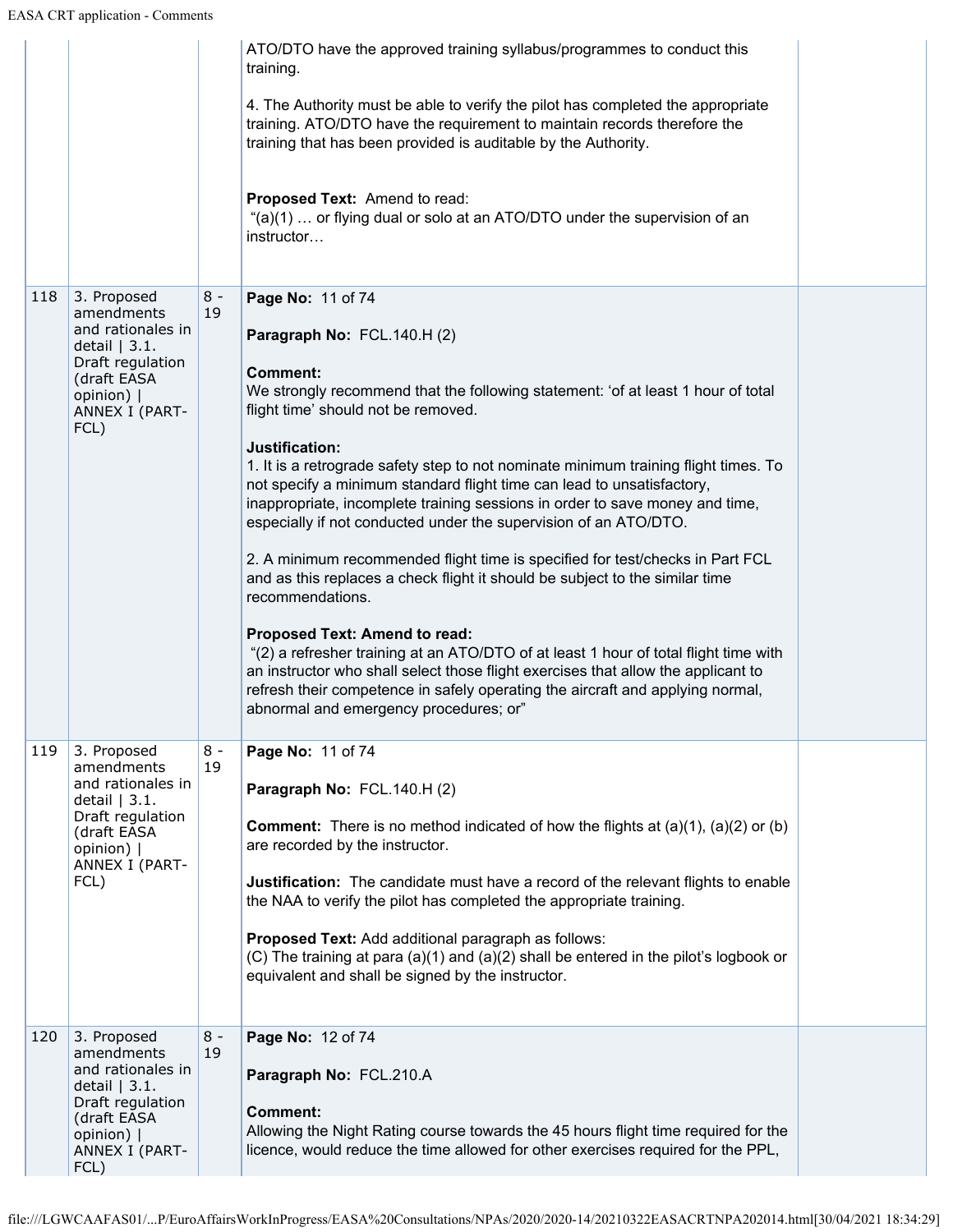|     |                                                                                                                                             |             | many student pilots are taking in excess of 60 hours currently<br>Justification:<br>The Night Rating course has a 6 months validity as stated in FCL.810(a)(1), this<br>would have to be considered                                                                                                                                                                                                                                                                                                                                                                                                                                                                                                                                                                                                                                                                                                                                                                                                                                                                                                                                                                                                                                                                                                    |  |
|-----|---------------------------------------------------------------------------------------------------------------------------------------------|-------------|--------------------------------------------------------------------------------------------------------------------------------------------------------------------------------------------------------------------------------------------------------------------------------------------------------------------------------------------------------------------------------------------------------------------------------------------------------------------------------------------------------------------------------------------------------------------------------------------------------------------------------------------------------------------------------------------------------------------------------------------------------------------------------------------------------------------------------------------------------------------------------------------------------------------------------------------------------------------------------------------------------------------------------------------------------------------------------------------------------------------------------------------------------------------------------------------------------------------------------------------------------------------------------------------------------|--|
| 121 | 3. Proposed<br>amendments<br>and rationales in<br>detail $ 3.1.$<br>Draft regulation<br>(draft EASA<br>opinion)  <br>ANNEX I (PART-<br>FCL) | $8 -$<br>19 | Page No: 15 of 74<br>Paragraph No: FCL.740.A (b), (1) (ii)(C)<br><b>Comment:</b><br>The removal 'of at least 1 hour of total flight time', would not benefit the<br>candidate.<br>Justification:<br>1. It would be a retrograde safety step to not nominate minimum training flight<br>times. To not specify a minimum standard flight time can lead to unsatisfactory,<br>inappropriate, incomplete training sessions in order to save money and time,<br>especially if not conducted under the supervision of an ATO/DTO.<br>2. A minimum recommended flight time is specified for test/checks in Part FCL<br>and as this replaces a check flight it should be subject to the similar time<br>recommendations.<br>Proposed Text: Amend to read:<br>"(C) refresher training of at least 1 hour of total flight time with a flight instructor<br>(FI) or a class rating instructor (CRI) who shall select those flight exercises that<br>allow the applicant to refresh their competence in safely operating the aircraft<br>and applying normal, abnormal and emergency procedures. Applicants shall be<br>exempted from this refresher training if they have passed a class or type rating<br>proficiency check, skill test or assessment of competence in any other class or<br>type of aeroplane " |  |
| 122 | 3. Proposed<br>amendments<br>and rationales in<br>detail $ 3.1.$<br>Draft regulation<br>(draft EASA<br>opinion)  <br>ANNEX I (PART-<br>FCL) | $8 -$<br>19 | Page No: 16 of 74<br>Paragraph No: FCL.740.H (a)(2)(ii)(B)<br><b>Comment:</b><br>We believe the refresher training flying at para (2)(ii) (B) should be conducted at<br>an ATO/DTO<br>Justification:<br>1. Aeroplanes operate a class rating system, whereas helicopters operate type<br>ratings and therefore the training should be conducted at a DTO/ATO and not by<br>an 'independent' instructor. This is already recognised in para FCL.740.(b)(2)(i)<br>where the delivery of class and type rating renewal training is different for<br>aeroplanes and helicopters.<br>2. Conducting dual instruction and supervising solo flight should only be<br>conducted at a training organisation with the appropriate SMS/safety<br>policy/hazard identification/risk assessment and appropriate mitigation measures<br>in place.<br>3. AMC. FCL. 140. H (a) (2) refers to the PPL(H) syllabus for which only<br>ATO/DTO have the approved training syllabus/programmes to conduct this<br>training.<br>4. The Authority must be able to verify the pilot has completed the appropriate                                                                                                                                                                                                               |  |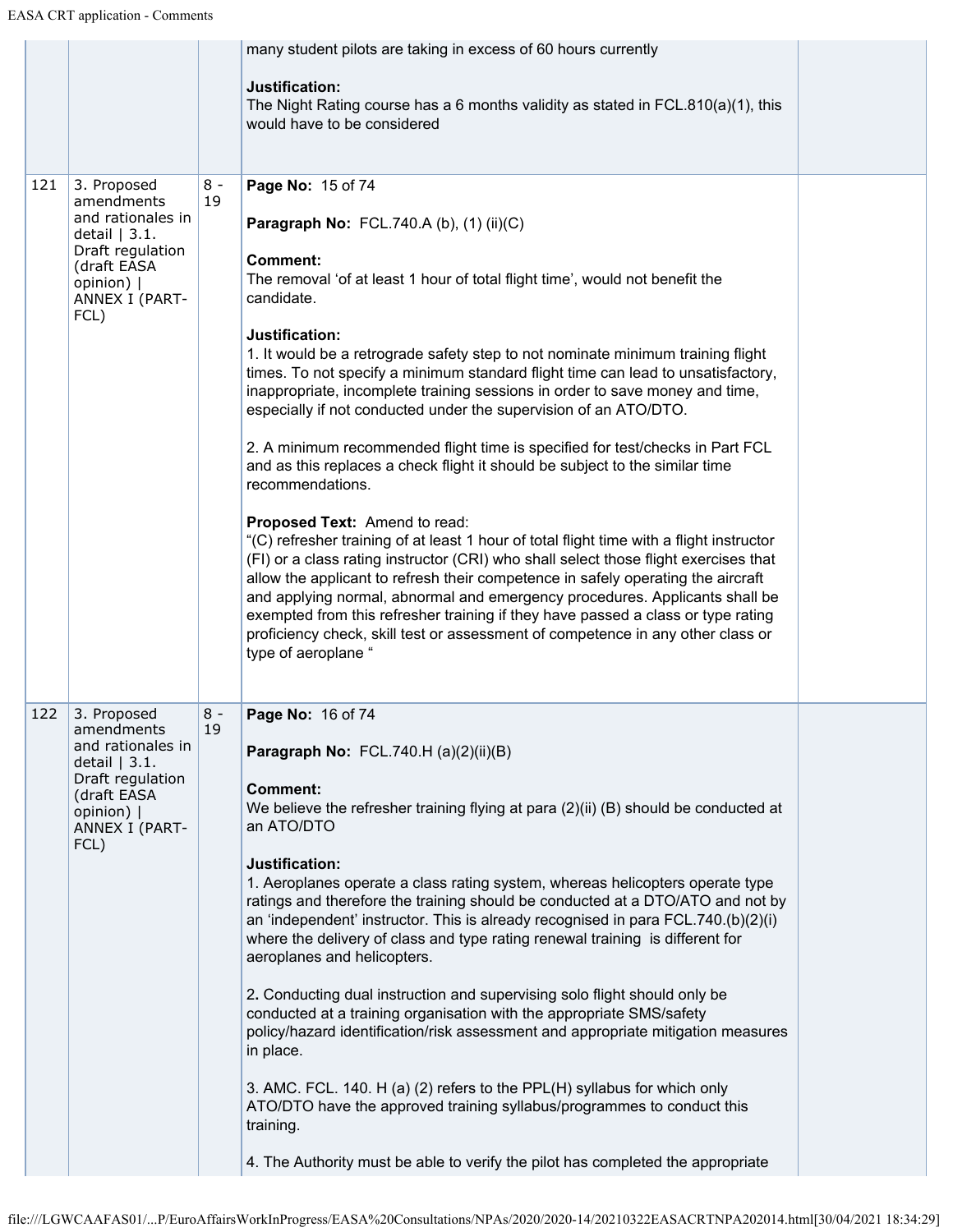|     |                                                                                                                                             |             | training. ATO/DTO have the requirement to maintain records therefore the<br>training that has been provided is auditable by the Authority.                                                                                                                                                                                                                                                                                                                                                                                                                                                                                                                                                                                                                                                                                                                                                    |  |
|-----|---------------------------------------------------------------------------------------------------------------------------------------------|-------------|-----------------------------------------------------------------------------------------------------------------------------------------------------------------------------------------------------------------------------------------------------------------------------------------------------------------------------------------------------------------------------------------------------------------------------------------------------------------------------------------------------------------------------------------------------------------------------------------------------------------------------------------------------------------------------------------------------------------------------------------------------------------------------------------------------------------------------------------------------------------------------------------------|--|
|     |                                                                                                                                             |             | Proposed Text: Amend to read:<br>"(B) within the 3 months immediately preceding the expiry date of the rating a<br>refresher training flight at a ATO/DTO with an instructor who shall"                                                                                                                                                                                                                                                                                                                                                                                                                                                                                                                                                                                                                                                                                                       |  |
| 123 | 3. Proposed<br>amendments<br>and rationales in<br>detail $ 3.1.$<br>Draft regulation<br>(draft EASA<br>opinion)  <br>ANNEX I (PART-<br>FCL) | $8 -$<br>19 | Page No: 16 of 74<br>Paragraph No: FCL.740.H (a)(2)(ii)(B)<br><b>Comment:</b><br>We recommend a 1 hour minimum flight time should be specified<br>Justification:<br>1. It is a retrograde safety step to not nominate minimum training flight times. To<br>not specify a minimum standard flight time can lead to unsatisfactory,<br>inappropriate, incomplete training sessions in order to save money and time,<br>especially if not conducted under the supervision of an ATO/DTO.<br>2. A minimum recommended flight time is specified for test/checks in Part FCL<br>and as this replaces a check flight it should be subject to the similiar time<br>recommendations.<br>Proposed Text: Amend to read:<br>"(B) within the 3 months immediately preceding the expiry date of the rating a<br>refresher training flight of at least 1 hour at a ATO/DTO with an instructor who<br>shall " |  |
| 124 | 3. Proposed<br>amendments<br>and rationales in<br>detail $ 3.1.$<br>Draft regulation<br>(draft EASA<br>opinion)  <br>ANNEX I (PART-<br>FCL) | $8 -$<br>19 | Page No: 16 of 74<br>Paragraph No: FCL.740.H (a)(2)(ii)(B)<br><b>Comment:</b> There is no method indicated of how the refresher training flight at<br>$(a)(2)(ii)(B)$ is recorded and who is authorised to sign the candidates pilots<br>licence.<br>Justification:<br>Aeroplane FIs who are authorised to sign pilot's licences for training are specified<br>at Part FCL.945 and ARA.FCL.200. There is no such provision for helicopters<br>instructors.<br>Proposed Text: Add additional paragraph as follows:<br>" (a)(ii)(C) On completion of the training at (B) the pilot's licence and logbook<br>should be endorsed by an authorised instructor in accordance with para FCL.945<br>and ARA.FCL.200."                                                                                                                                                                                 |  |
| 125 | 3. Proposed<br>amendments<br>and rationales in<br>detail $ 3.1.$<br>Draft regulation<br>(draft EASA<br>opinion)  <br>ANNEX I (PART-<br>FCL) | $8 -$<br>19 | Page No: 16 of 74<br>Paragraph No: FCL.740.H (b)(1)(2)<br><b>Comment:</b><br>The present regulation allows the candidate with 2 hours PIC on another type to<br>revalidate by experience after completing a proficiency check flight on a different                                                                                                                                                                                                                                                                                                                                                                                                                                                                                                                                                                                                                                           |  |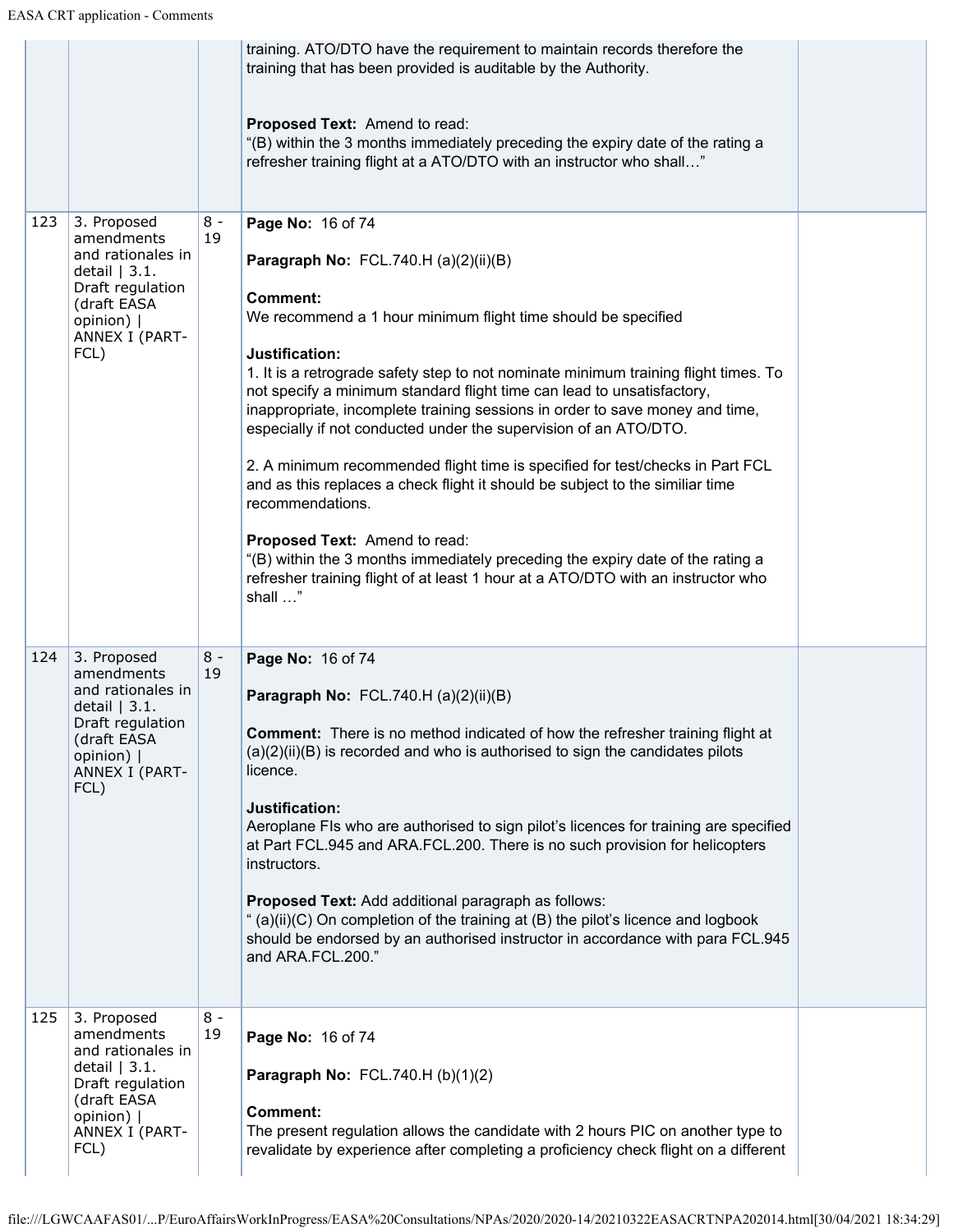|     |                                                                                                                 |             | type. The new regulation permits 6 hours experience and a training flight to<br>replace the check proficiency flight however, still only requires 2 hours PIC on the<br>other types to be revalidated by experience.<br>We believe there should be the equivalent 6 hours PIC on each type for<br>revalidation by experience if no check flight is to be undertaken and passed.<br>Justification:<br>1. Prior to the NPA, a proficiency check flight by an examiner was required to<br>ensure a safe standard was being maintained before allowing revalidation by<br>experience on the other types with 2 hours PIC in the preceding 12 months. The<br>training flight does not specify a pass/fail or minimum standard to be achieved by<br>the candidate, therefore allowing revalidation by experience for other types with<br>only 2 hours PIC in the preceding 12 months is not an equivalent level of safety.<br>2. If the NPA requires 6 hours of flight experience to be conducted in the period<br>to achieve a safe level of competence in order to safely negate the requirement<br>for a proficiency check for a type rating, then the equivalent level of experience<br>on the other types revalidating by experience should also be 6 hours PIC in the<br>previous 12 months.<br>3. Robinson helicopters are precluded from the revalidation by experience.<br>Therefore the predominate SEP helicopter utilising the revalidation by experience<br>in Europe is G2 Cabri. This type does not share the same characteristics as all<br>the other SEP helicopters and therefore 2 hours PIC is insufficient for the cross<br>crediting for revalidation by experience between types without a proficiency<br>check on one type.<br><b>Proposed Text:</b> Replace para (b) in its entirety with the following:<br>"(b) When applicants hold more than one type rating for single-engine piston<br>helicopters, they may achieve revalidation of all the relevant type ratings by<br>complying with all of the following:<br>(1), they have passed the proficiency check in accordance with point $(a)(1)(ii)$ or<br>have completed the refresher training in accordance with point $(a)(2)(ii)(B)$ in only<br>one of the relevant types held,<br>(2), they have completed at least 2 hours of flight time as PIC on each of the<br>other relevant types during the validity period. The proficiency check shall be<br>performed each time on a different type. The new validity period of all type<br>ratings revalidated in accordance with this point shall commence together with<br>the validity period of the type rating for which the proficiency check or the<br>refresher training is performed or<br>$(3)$ , have completed the refresher training in accordance with point $(a)(2)(ii)(B)$ in<br>only one of the relevant types held,<br>(4), they have completed at least 6 hours of flight time as PIC on each of the<br>other relevant types during the validity period. The training flight shall be<br>performed each time on a different type. The new validity period of all type<br>ratings revalidated in accordance with this point shall commence |  |
|-----|-----------------------------------------------------------------------------------------------------------------|-------------|--------------------------------------------------------------------------------------------------------------------------------------------------------------------------------------------------------------------------------------------------------------------------------------------------------------------------------------------------------------------------------------------------------------------------------------------------------------------------------------------------------------------------------------------------------------------------------------------------------------------------------------------------------------------------------------------------------------------------------------------------------------------------------------------------------------------------------------------------------------------------------------------------------------------------------------------------------------------------------------------------------------------------------------------------------------------------------------------------------------------------------------------------------------------------------------------------------------------------------------------------------------------------------------------------------------------------------------------------------------------------------------------------------------------------------------------------------------------------------------------------------------------------------------------------------------------------------------------------------------------------------------------------------------------------------------------------------------------------------------------------------------------------------------------------------------------------------------------------------------------------------------------------------------------------------------------------------------------------------------------------------------------------------------------------------------------------------------------------------------------------------------------------------------------------------------------------------------------------------------------------------------------------------------------------------------------------------------------------------------------------------------------------------------------------------------------------------------------------------------------------------------------------------------------------------------------------------------------------------------------------------------------------------------------------------------------------------------------------------------------------------------------------------------------------------------------------------------------------------------------------------------------------------------------------------------------------------------------------------------------------------------------------------------------------------------------------------------------------------------------------------------------------------------------------------------|--|
|     |                                                                                                                 |             |                                                                                                                                                                                                                                                                                                                                                                                                                                                                                                                                                                                                                                                                                                                                                                                                                                                                                                                                                                                                                                                                                                                                                                                                                                                                                                                                                                                                                                                                                                                                                                                                                                                                                                                                                                                                                                                                                                                                                                                                                                                                                                                                                                                                                                                                                                                                                                                                                                                                                                                                                                                                                                                                                                                                                                                                                                                                                                                                                                                                                                                                                                                                                                                      |  |
| 126 | 3. Proposed<br>amendments<br>and rationales in<br>detail $ 3.1.$<br>Draft regulation<br>(draft EASA<br>opinion) | $8 -$<br>19 | Page No: 17 of 74<br>Paragraph No: FCL.815<br><b>Comment:</b><br>This will incur a cost to the NAA as there will be a need to reformat the licence                                                                                                                                                                                                                                                                                                                                                                                                                                                                                                                                                                                                                                                                                                                                                                                                                                                                                                                                                                                                                                                                                                                                                                                                                                                                                                                                                                                                                                                                                                                                                                                                                                                                                                                                                                                                                                                                                                                                                                                                                                                                                                                                                                                                                                                                                                                                                                                                                                                                                                                                                                                                                                                                                                                                                                                                                                                                                                                                                                                                                                   |  |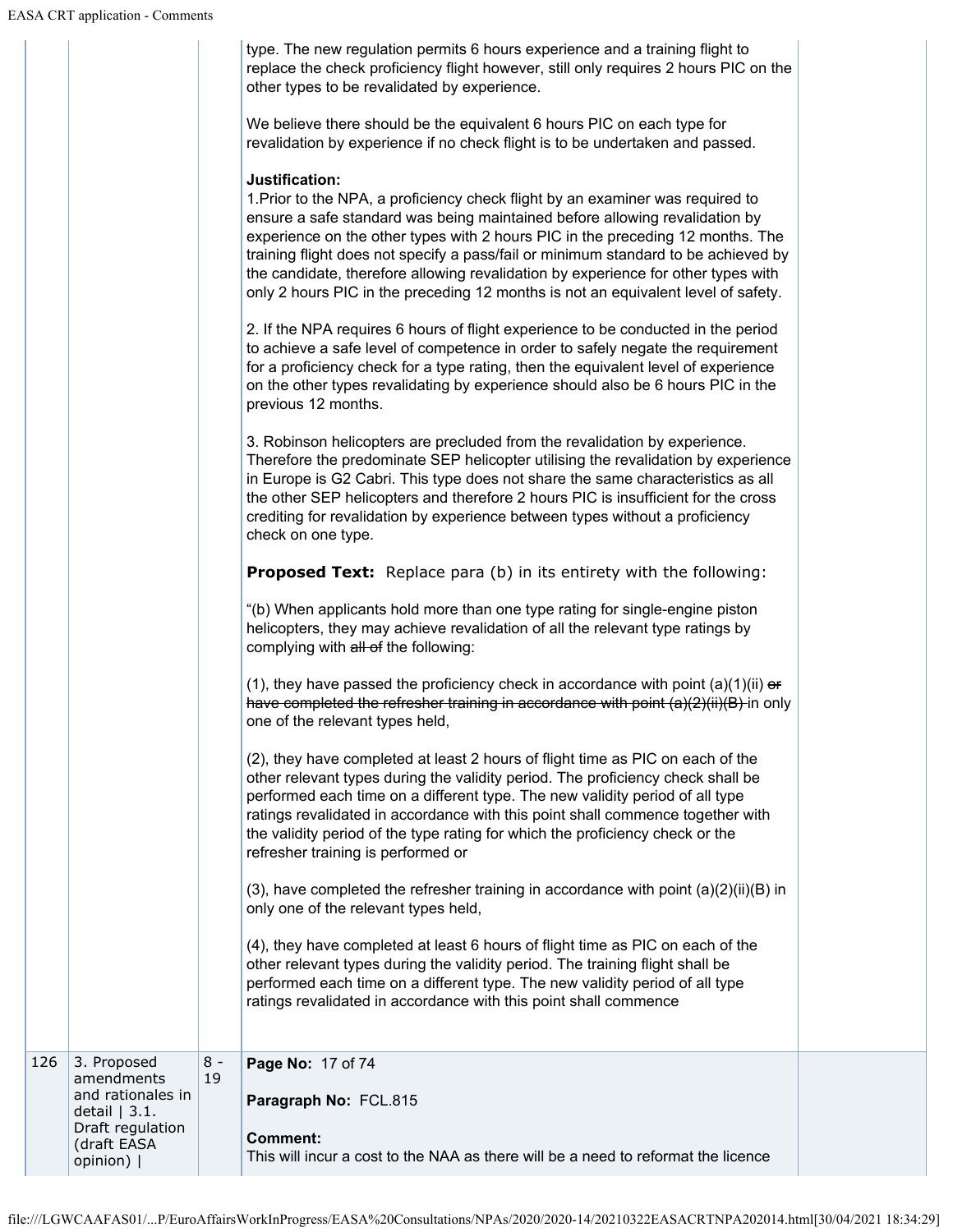|     | ANNEX I (PART-<br>FCL)                                                                                                                                                                                           |              | with the non-expiring rating.                                                                                                                                                                                                                                                                                                                                                                                                                                                                                                                                                                                                                                                                                                                                                                                                                                                                                                                                                                                                             |  |
|-----|------------------------------------------------------------------------------------------------------------------------------------------------------------------------------------------------------------------|--------------|-------------------------------------------------------------------------------------------------------------------------------------------------------------------------------------------------------------------------------------------------------------------------------------------------------------------------------------------------------------------------------------------------------------------------------------------------------------------------------------------------------------------------------------------------------------------------------------------------------------------------------------------------------------------------------------------------------------------------------------------------------------------------------------------------------------------------------------------------------------------------------------------------------------------------------------------------------------------------------------------------------------------------------------------|--|
| 127 | 3. Proposed<br>amendments<br>and rationales in<br>detail $ 3.1.$<br>Draft regulation<br>(draft EASA<br>opinion)  <br>ANNEX I (PART-<br>FCL)                                                                      | $8 -$<br>19  | Page No: 18 of 74<br>Paragraph No: FCL.945<br><b>Comment:</b><br>This paragraph does not reflect the relevant authorisation for helicopter flight<br>instructors to sign applicants licences for the revalidation of helicopter type<br>ratings at new para FCL.740.H (a)(2)(ii)(B).<br>Justification:<br>Helicopter FIs under new proposals require an authorisation to sign applicants'<br>licence for new revalidation procedure.<br>Proposed Text: Amend to read:<br>"Upon completion of the training flight for the revalidation of an SEP aeroplane or<br>TMG class rating in accordance with point FCL.740.A(b)(1), and only in the event<br>of fulfilment of all the other revalidation criteria required by point FCL.740.A(b)(1),<br>and for SEP helicopters point FCL.740H.(a)(2)(ii)(B) the instructor shall endorse<br>the applicant's licence with the new expiry date of the rating or certificate, if<br>specifically authorised for that purpose by the competent authority responsible for<br>the applicant's licence." |  |
| 128 | 3. Proposed<br>amendments<br>and rationales in<br>detail $ 3.1.$<br>Draft regulation<br>(draft EASA<br>opinion)  <br><b>ANNEX VI</b><br>(PART-ARA)                                                               | 21           | Page No: 21 of 74<br>Paragraph No: ARA.FCL.200(d)<br><b>Comment:</b> This paragraph does not reflect the relevant authorisation for<br>helicopter flight instructors to sign applicants licences for the revalidation of<br>helicopter type ratings at new para FCL.740.H (a)(2)(ii)(B).<br>Justification:<br>Under new proposal helicopter FIs require authorisation to sign applicants'<br>licence for new revalidation procedure<br>Proposed Text: Amend to read:<br>"(d) Endorsement of licence by instructors. Before specifically authorising certain<br>instructors to revalidate a single-engine piston SEP aeroplane, a TMG class<br>rating or SEP helicopter rating, the competent authority shall develop appropriate<br>procedures."                                                                                                                                                                                                                                                                                          |  |
| 129 | 3. Proposed<br>amendments<br>and rationales in<br>detail $ 3.2.$<br>Draft acceptable<br>means of<br>compliance and<br>guidance<br>material (draft<br>EASA decision)  <br>AMC and GM to<br>ANNEX I (PART-<br>FCL) | $30 -$<br>57 | Page No: 35 of 74<br>Paragraph No: AMC.FCL.140.H(a)(2)<br><b>Comment:</b><br>1. We believe the content of the briefing and training flight is incomplete and lacks<br>a minimum time specification.<br>2. To specify the flight 'should include the following exercises from the PPL<br>syllabus' indicates the whole exercise is to be taught whereas it should be 'the<br>relevant elements from the exercises.'<br>3. The term 'Navigation flight capabilities' is confusing.                                                                                                                                                                                                                                                                                                                                                                                                                                                                                                                                                          |  |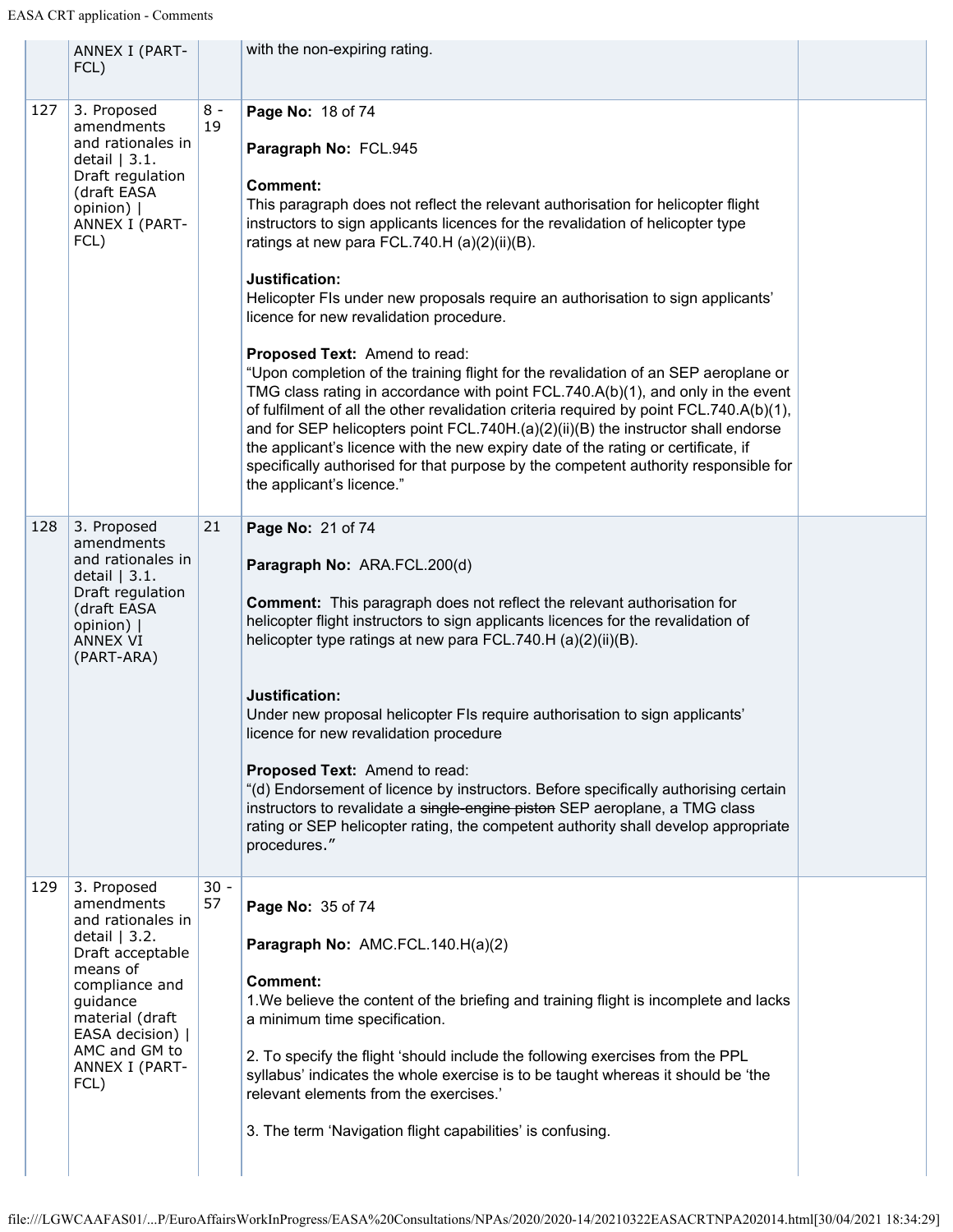4. The TEM at para (a)(1) does not take account of the management of Anticipated Threats in the pre-flight planning stage only the Unanticipated Threat of encountering adverse weather.

## **Justification:**

1. We suggest it is a retrograde safety step to not nominate minimum training flight times. To not specify a minimum standard flight time can lead to unsatisfactory, inappropriate, incomplete training sessions in order to save money and time, especially if not conducted under the supervision of an ATO/DTO.

2. EHSAT work resulting in EHEST leaflet HE1 specified the most common causes of helicopter accidents to be DVE, Vortex Ring, LTE and Dynamic Rollover. The proposed syllabus does not take account of all these elements.

3. Exercise 10 Basic Autorotation is an inappropriate exercise to be listed as it is only an academic building block exercise leading to the Exercise 21 Practice Force Landing (PFL). Ex 21 PFL includes the practical elements of an autorotation in an emergency/abnormal situation including ADM, field selection, emergencies procedures, RT calls etc.

4. There is no reference to DVE, or the Exercise 25b actions in the event of encountering DVE (i.e. decision to divert or conduct precautionary landing).

5. There is no reference to the practice of the skills required by a pilot on entry to inadvertent IMC in as outlined in Exercise 30.

6. There is no reference to appropriate type OSD TASE elements, manufactures safety notices/bulletins, or conducting appropriate emergency procedures in Exercise 14c.

7. There is no reference to dynamic rollover as included in Ex 27 Sloping Ground.

8. Each NAA should have the ability to include safety elements relevant to their own terrain, weather systems, airspace, accident statistics etc

## **Proposed Text: Replace to read as follows:**

(a), Before the training flight takes place, the instructor should hold a briefing with the candidate of at least 1 hour duration. That briefing should include a discussion on all of the following:

(1) TEM with special emphasis on pre-flight planning and ADM when encountering DVE, adverse meteorological conditions and unintentional IMC; (2) aircraft type OSD TASE items and manufactures safety notices /bulletins; (3) navigation flight techniques including the use of GNSS;

(4) aircraft emergency procedures:

(5) specific items designated by the NAA

(6) exercises as specified in point (b), as applicable.

(b), The training flight should be at least 1 hour duration and items should be based on the exercise items of the proficiency check, as deemed relevant by the instructor, and depending on the experience of the candidate. In any case, the training flight items should include the relevant elements from following exercises from the PPL(H) flight training syllabus (AMC2 FCL.210):

(1) Exercise 14c: Emergency Procedures